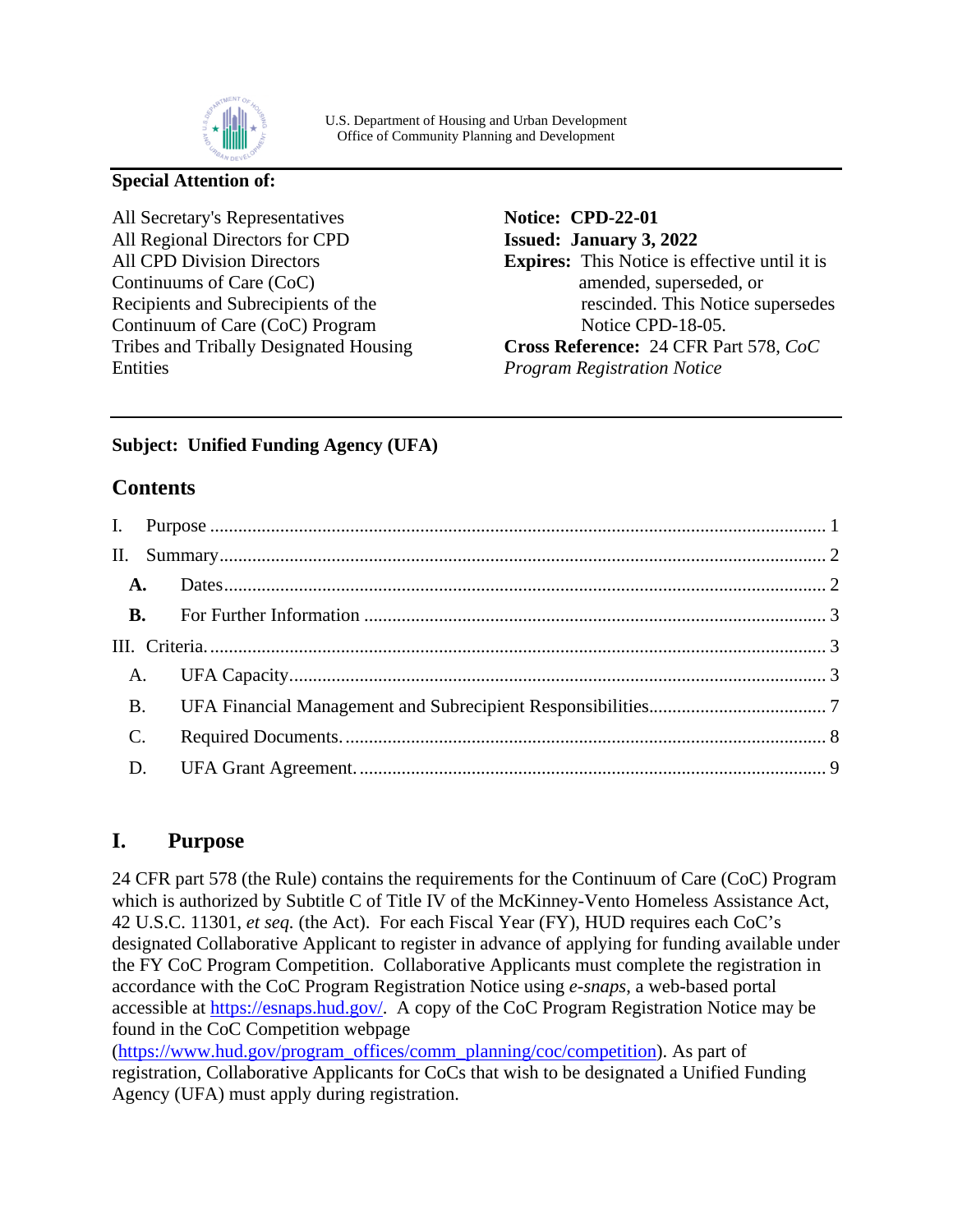This Notice provides Collaborative Applicants with the information necessary to apply for UFA designation when registering the CoC in preparation for the annual FY CoC Program Competition. This Notice supersedes Notice CPD-18-05. This Notice also announces that resources concerning UFA designation will be hosted in the CoC Competition webpage [\(https://www.hud.gov/program\\_offices/comm\\_planning/coc/competition\)](https://www.hud.gov/program_offices/comm_planning/coc/competition) instead of the HUD Exchange, and replaces the HUD Exchange Ask a Question platform with a HUD mailbox address to which questions must be submitted.

HUD strongly recommends referring to the Rule for CoC Program and UFA requirements. Collaborative Applicants requesting UFA designation must complete all the UFA forms as prescribed by HUD in this Notice and attach the CoC's written policies, procedures, and plans that document the responses to the questions contained in the UFA forms. HUD will assess the submitted responses and attached written policies, procedures, and plans to determine if the Collaborative Applicant is currently meeting all UFA requirements. Collaborative Applicants meeting all requirements will be designated a UFA and will be allowed by HUD to apply as such during the year's Fiscal Year (FY) CoC Program Competition.

UFA designation is only effective for 1 year and UFA Costs are non-renewable. Once HUD designates a Collaborative Applicant as UFA, the Collaborative Applicant must reapply for UFA designation each year thereafter. If a Collaborative Applicant is designated as a UFA and fails to reapply in the next FY CoC Program Registration process, HUD will remove the UFA designation for the Collaborative Applicant.

## <span id="page-1-0"></span>**II. Summary**

#### <span id="page-1-1"></span>**A. Dates**

In the first year under this Notice, the FY 2022 CoC Program Registration deadline in *e-snaps* is 5:00 p.m. Eastern time on the date that will be posted to the CoC Competition webpage [\(https://www.hud.gov/program\\_offices/comm\\_planning/coc/competition\)](https://www.hud.gov/program_offices/comm_planning/coc/competition) and announced via the HUD listserv once *e-snaps* is available. In the following fiscal years, FY 2023 and beyond, the CoC Program Registration in *e-snaps* will open the second Tuesday of each January at 1:00 p.m. Eastern time with a registration deadline will be 5:00 p.m. Eastern time on the first Thursday of March each year.

Collaborative Applicants requesting a fiscal year UFA designation in FY 2023 or beyond must submit a designation request during this period of the respective fiscal year. Collaborative Applicants will be notified of HUD's decision through the registration process. After the initial submission of the registration forms in *e-snaps* that includes the completion of UFA forms, HUD will review and score the information as outlined in Section III of the Notice. If the UFA designation request is approved, HUD will retain the "UFA" Collaborative Applicant type and enter a comment for the Collaborative Applicant that the UFA designation has been approved. If the UFA designation is denied by HUD, the "UFA" Collaborative Applicant type will be reset by HUD from "UFA" to "CA" indicating the UFA designation request was denied and enter a comment for the Collaborative Applicant that the UFA designation request was denied.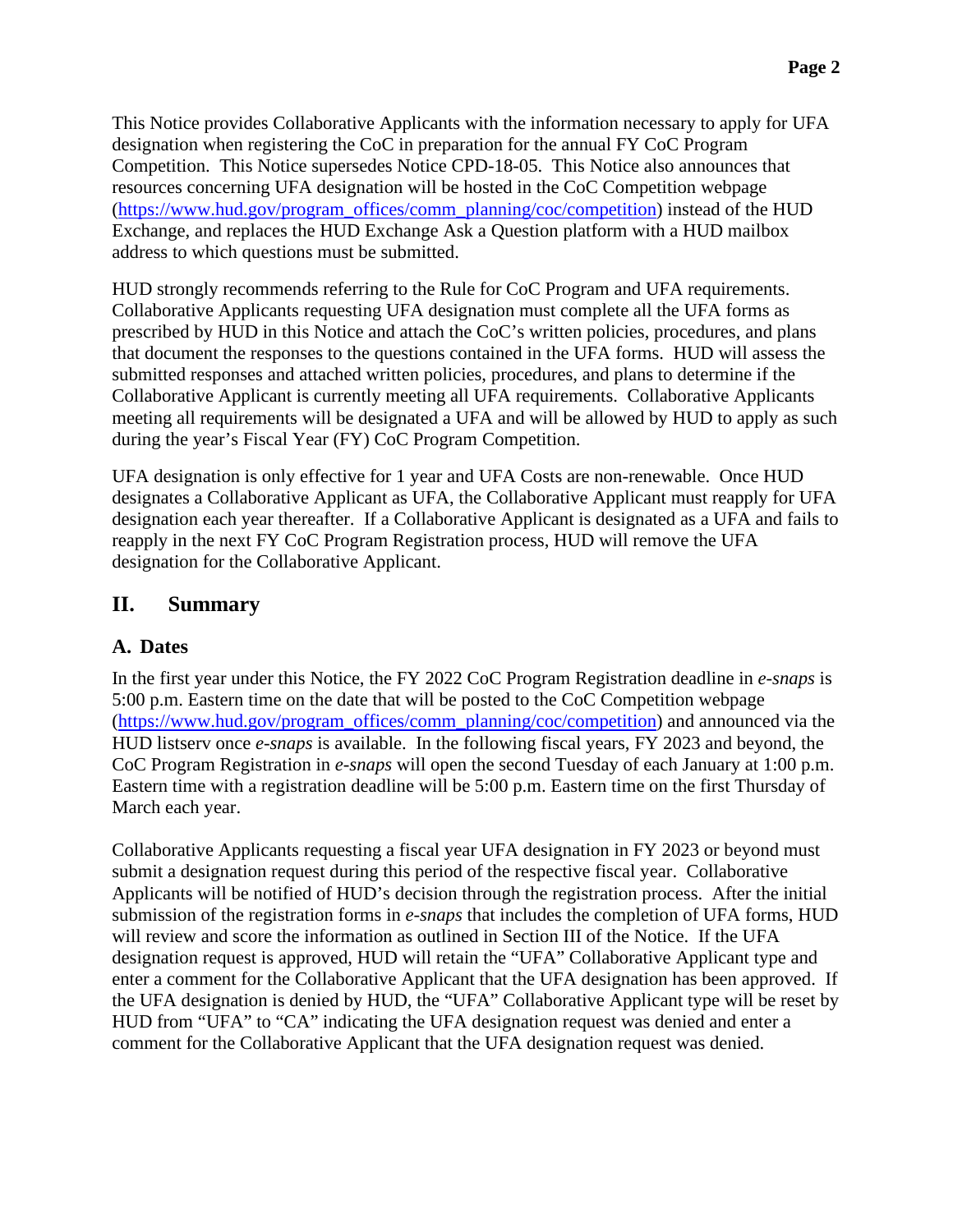## <span id="page-2-0"></span>**B. For Further Information**

HUD staff will be available to provide general clarification on the content of this Notice and the CoC Program requirements:

- **1. Local HUD CPD Field Office.** For further guidance on the UFA designation process, the CoC Program Registration, the FY Grant Inventory Worksheet (GIW), and the requirements imposed under the Act and the Rule, Collaborative Applicants may contact the HUD CPD field office serving your area at [https://www.hud.gov/program\\_offices/comm\\_planning/staff#fieldoffices.](https://www.hud.gov/program_offices/comm_planning/staff#fieldoffices)
- **2. Training and Resources.** Collaborative Applicants that need assistance completing the UFA designation process or the registration process in *e-snaps* or understanding the program requirements under the CoC Program may access 24 CFR part 578, training materials, and program resources at [https://www.hud.gov/program\\_offices/comm\\_planning/coc.](https://www.hud.gov/program_offices/comm_planning/coc)
- **3. HUD Mailbox.** Collaborative Applicants that require information and technical support concerning this Notice and the UFA designation process in *e-snaps* may submit an electronic inquiry to the CoC Competition mailbox at [CoCNOFO@hud.gov.](mailto:CoCNOFO@hud.gov)
- **4. HUD Homeless Assistance Listserv.** HUD communicates important CoC Program information pertaining to each FY CoC Program Competition, including the availability of the CoC Program Competition NOFA, availability of the electronic application system, etc. through the CoC Competition webpage [\(https://www.hud.gov/program\\_offices/comm\\_planning/coc/competition\)](https://www.hud.gov/program_offices/comm_planning/coc/competition) on HUD's website, and via the CoC Program Competition email-based listserv. To sign up for the listserv select "SNAPS Competitions" on this site: [https://www.hud.gov/subscribe/mailinglist.](https://www.hud.gov/subscribe/mailinglist)

# <span id="page-2-1"></span>**III. Criteria.**

HUD will assess applications for UFA designation using a 70-point scale as outlined in this section of the Notice.

To receive UFA designation, a Collaborative Applicant must receive a minimum of 25 out of 30 points in the UFA Capacity section, 40 out of 40 points in the UFA Financial Management and Subrecipient Responsibilities section, submit all required documents under Required Documents, and agree to establishing uniform expiration dates as outlined in this Section of the Notice. Citations to the Rule are included in this Notice for easy reference for Collaborative Applicants.

# <span id="page-2-2"></span>**A. UFA Capacity.**

HUD will review and score UFA Capacity on the following criteria with a total of 30 points available.

1. Project Performance (11 points). HUD will award up to 11 points to Collaborative Applicants that have established performance measures for CoC-funded projects that: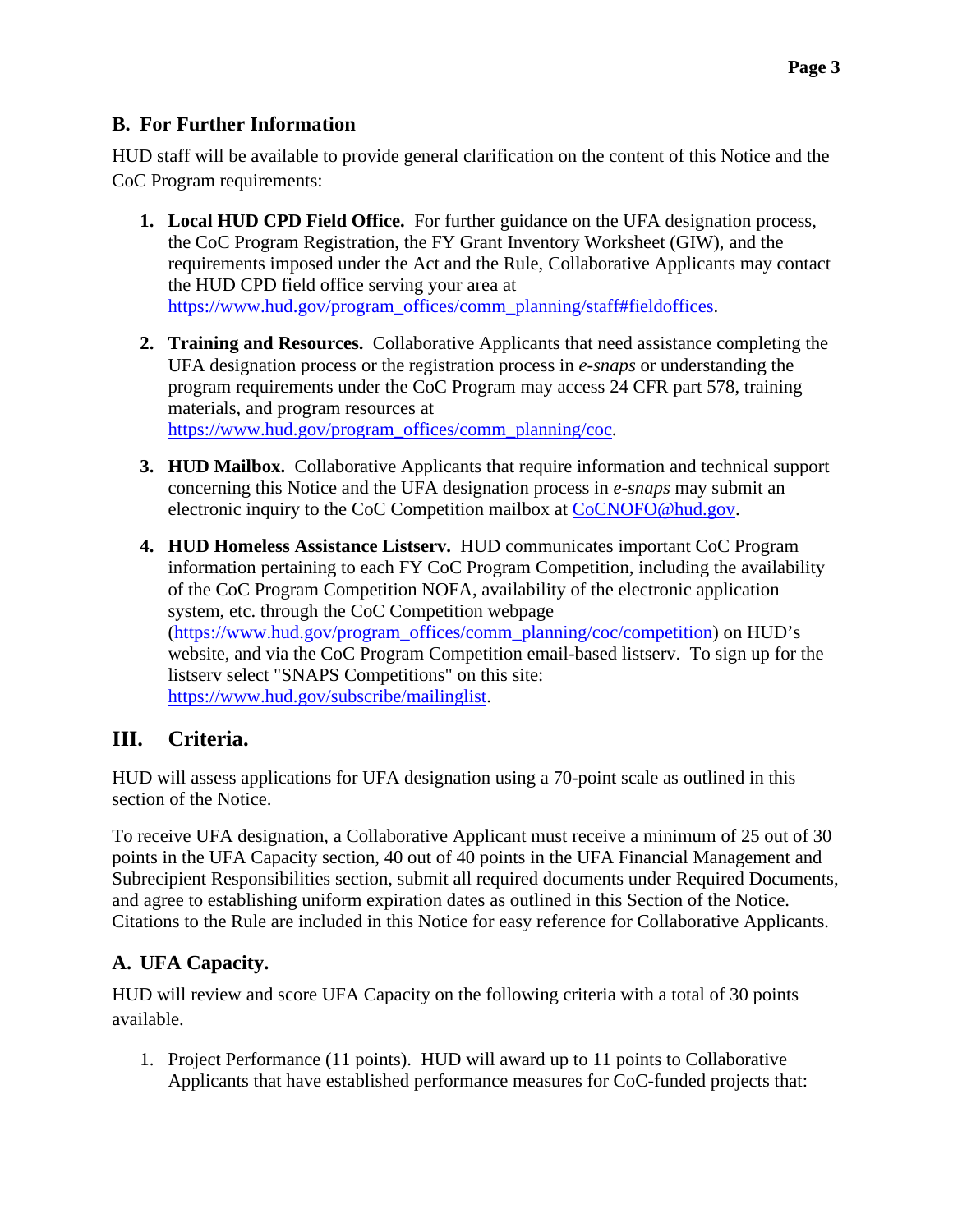- a. demonstrate how the CoC uses performance and outcome data to determine how resources under its purview are allocated and inform how other resources in the community are utilized to end homelessness for all populations (24 CFR 578.7(a)(6));
- b. demonstrates the CoC implemented a housing and service system that meets the needs of homeless individuals and families; including by using a Housing First approach to remove barriers to housing, remove service participation requirements or preconditions to program participation, and prioritize rapid placement and stabilization in permanent housing  $(24 \text{ CFR } 578.7(\text{c})(1));$
- c. demonstrate the CoC has established, in consultation with recipients and subrecipients, performance targets appropriate for the population and program types (24 CFR 578.7(a)(6));
- d. describe how the CoC monitors performance, evaluates outcomes, and takes action to address poor performing projects  $(24 \text{ CFR } 578.7(a)(6))$ ; and
- e. describe how the CoC evaluates the outcomes for projects funded under the Emergency Solutions Grants (ESG) and CoC Program and reports to HUD (24 CFR 578.7(a)(7)).

HUD will award 2 of the 11 points in this section (III.A.1.) to Collaborative Applicants that attach written standards created and consistently followed by the CoC, in consultation with ESG recipients that include at the minimum the standards required by 24 CFR 578.7(a)(9)(i-vi).

- 2. Demonstrate that the CoC has established and operates a centralized or coordinated assessment system, in consultation with ESG recipients, that covers all parts of the CoC's geographic area  $(24 \text{ CFR } 578.7(a)(8))$  (1 point);
	- a. demonstrates how the centralized or coordinated assessment system matches services and housing to participant needs, and
	- b. describes how the centralized or coordinated assessment system:
		- (1) was successfully implemented  $(24 \text{ CFR } 578.7(a)(8));$
		- (2) developed and uses a specific policy to address the needs of homeless individuals, families, unaccompanied youth, and individuals and families fleeing or attempting to flee, domestic violence, and other persons meeting paragraph (4) of the definition of homelessness in obtaining necessary referrals for housing and services (24 CFR 578.7(a)(8)); and
		- (3) addresses the specific needs of those who are fleeing, or attempting to flee domestic violence, dating violence, sexual assault, or stalking, who are seeking shelter or services from non-victim service providers (24 CFR 578.7(a)(8)).

To receive the point for this section, the descriptions must provide clear details on the successful method(s) the CoC uses to gather recipient and subrecipient information to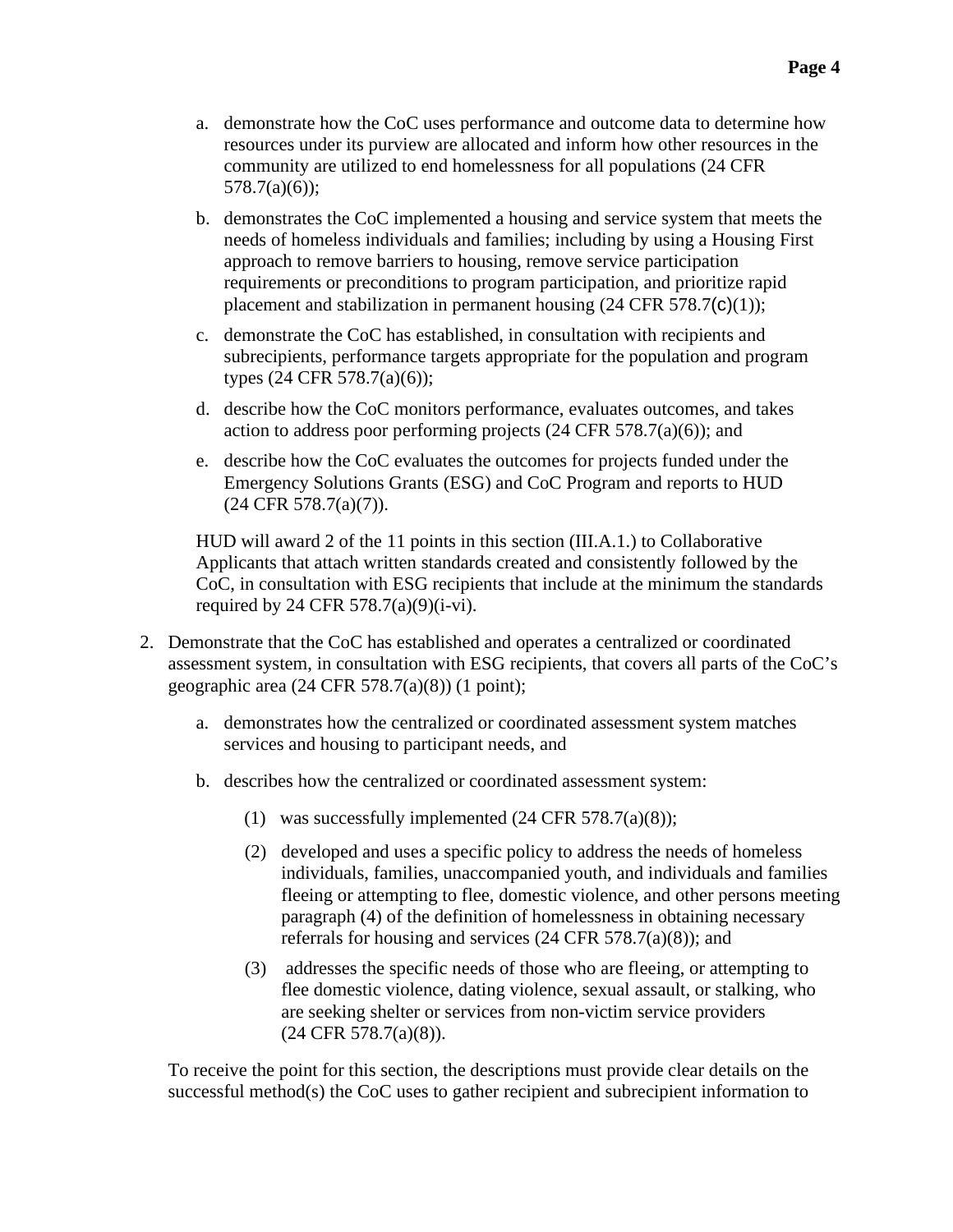determine appropriate performance targets for the population(s) served; how poor performing projects are mentored to improve performance; and the specific evaluation methods used to determine if the outcomes from the ESG Program and CoC Program address a reduction in homelessness in the CoC's geographic area.

- 3. CoC Structure (5 points). HUD will award up to 5 points to Collaborative Applicants that:
	- a. demonstrate the CoC holds meetings of the full membership, including published agendas, at least semi-annually (24 CFR 578.7(a)(1)). HUD will not award maximum points to Collaborative Applicants under this section (III.A.3.) unless they clearly demonstrate meetings of the full membership of the CoC are held at least semi-annually by attaching meeting agendas for a 12-month period immediately prior to submission of the UFA designation request;
	- b. demonstrate the CoC makes an invitation for new members to join publicly available within the geographic area at least annually  $(24 \text{ CFR } 578.7(a)(2));$
	- c. demonstrate the CoC has adopted and is following a written process to select a Board to act on behalf of the CoC, which process is reviewed, updated and approved by the CoC at least once every 5 years  $(24 \text{ CFR } 578.7(a)(3))$ ; and
	- d. submit documentation that lists all committee, subcommittees, and workgroups that are active in the CoC  $(24 \text{ CFR } 578.7(a)(4))$ .

A governance charter could satisfy the above requirements if it includes paragraphs a. through d. above.

- 4. Governance Charter (24 CFR 578.7(a)(5)) (1 point). HUD will award up to 1 point to Collaborative Applicants that attach a CoC's governance charter that was developed in consultation with the Collaborative Applicant and HMIS Lead, clearly demonstrating the parties involved follow the governance charter and this document is updated at least annually. To receive this point, the governance charter must be attached to the UFA designation application and include the following:
	- a. date the governance charter was last updated;
	- b. the policy and procedures for compliance with subpart B of 24 CFR part 578 and with the most current version of the HMIS Data Standards posted on the HUD Exchange website; and
	- c. a code of conduct and recusal process for the board, its chair(s), and any person acting on behalf of the board.

HUD will review the CoC governance charter to determine whether it incorporates all elements required in 24 CFR 578.7(a)(5)). Governance charters that do not meet the criteria established in the 24 CFR part 578 will receive zero points.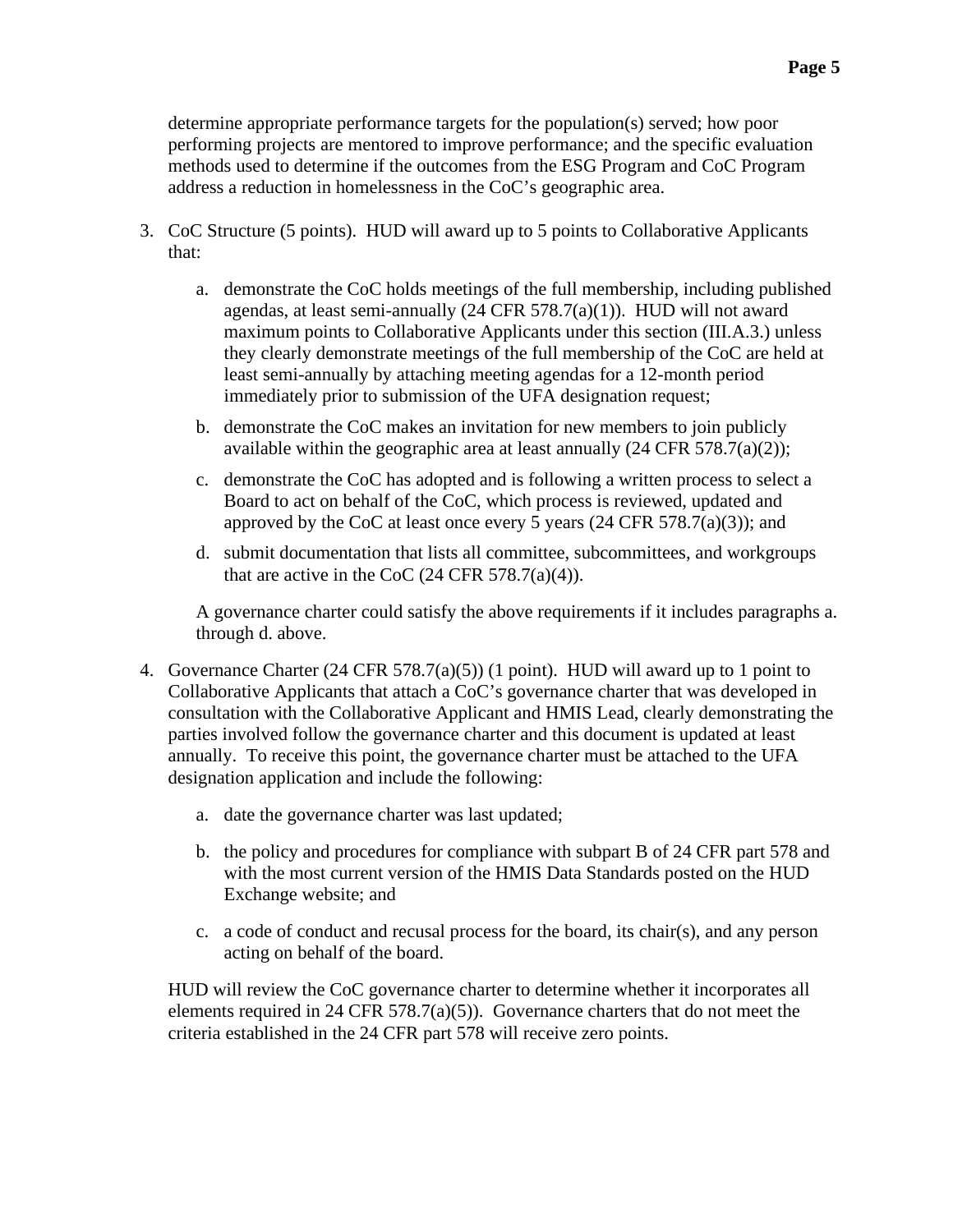- 5. HMIS Structure (4 points). HUD will award up to 4 points to Collaborative Applicants that demonstrate:
	- a. a single HMIS has been designated by the CoC  $(24 \text{ CFR } 578.7(b)(1));$
	- b. the process used to ensure consistent participation of recipients and subrecipients in the designated HMIS  $(24 \text{ CFR } 578.7(b)(4));$
	- c. how aggregate data from domestic violence service providers is handled;
	- d. the CoC has designated the HMIS Lead (24 CFR 578.7(b)(2);
	- e. the HMIS Lead has the following CoC-approved plans in place: privacy, security, and data quality  $(24 \text{ CFR } 578.7(b)(3))$ ; and
	- f. the CoC ensures that the HMIS is administered in compliance with most current version of the HMIS Data Standards (24 CFR 578.7(b)(5)).
- 6. CoC Coordination (6 points). HUD will award up to 6 points to Collaborative Applicants that:
	- a. demonstrate a Point-in-Time count  $(24 \text{ CFR } 578.7(c)(2))$  is conducted at least as frequently as required:
		- (1) at least annually for sheltered homeless individuals and families, and
		- (2) at least biennially for unsheltered homeless individuals and families;
	- b. demonstrates a gaps analysis of needs and services is conducted annually by the CoC (24 CFR 578.7(c)(3));
	- c. include a plan that coordinates efforts to implement a housing and service system within its geographic area that meets the needs of homeless individuals, families, unaccompanied youth, including persons fleeing domestic violence situations, and other persons meeting the criteria of paragraph (4) of the definition of homelessness; and attaches the plan to the UFA designation application that, at a minimum, clearly outlines the methods for outreach, engagement, and assessment as well as shelter, housing, supportive services, and prevention strategies  $(24 \text{ CFR } 578.7(c)(1));$
	- d. describe how the CoC actively participates in Consolidated Plan(s) of jurisdiction(s) within the geographic area of the CoC including describing the specific activities that it performs during the development or update of the jurisdiction(s) Consolidated Plan and the information required to complete the Consolidated Plans(s) the CoC provides to the jurisdiction(s) within the CoC's geographic area (24 CFR 578.7(c)(4));
	- e. describe how the CoC consults with ESG Program recipients (not subrecipients) within the CoC's geographic area on the plan for allocation of ESG funds that includes reporting on and evaluating the performance of ESG recipients and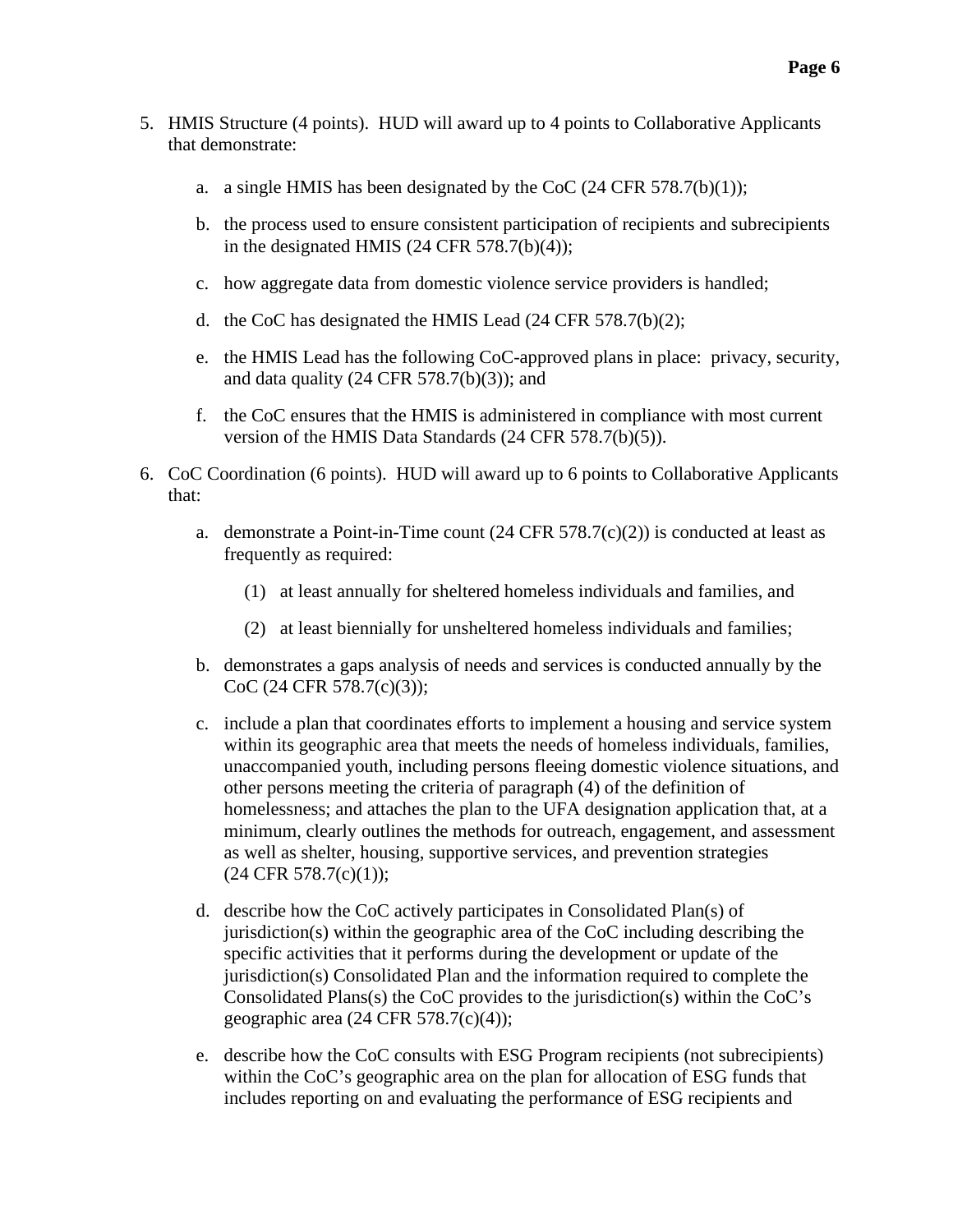subrecipients. Attach the plan to the UFA designation application and indicate if the both the CoC and ESG recipients have approved the plan  $(24 \text{ CFR } 578.7(c)(5))$ ; and

- f. demonstrate that the CoC has developed the emergency transfer plan for the CoC that meets the requirements under 24 CFR 578.99 $(i)(8)$ . (24 CFR 578.7 $(d)$ )
- 7. Monitoring Subrecipients (24 CFR 578.11(b)(3)) (2 points). HUD will award up to 2 points to Collaborative Applicants that attach the CoC's comprehensive written policies and procedures for monitoring subrecipients (Monitoring Guide for Subrecipients) that include:
	- a. frequency of monitoring;
	- b. examples of forms used;
	- c. samples of letters used to notify subrecipient(s) of concerns and findings and includes guidance on how to resolve concerns and findings; and
	- d. action taken by the Collaborative Applicant if a subrecipient refuses to abide by the corrective actions issued to address deficiencies during monitoring visits and any other CoC-approved requirements.

### <span id="page-6-0"></span>**B. UFA Financial Management and Subrecipient Responsibilities.**

HUD will award up to 40 points using the criteria below. To receive the maximum 40 points for these two sections, Collaborative Applicants must demonstrate the following through the written responses in the UFA designation application and attach adequate financial management practices:

- 1. UFA Financial Management (24 CFR 578.11(b)(2)) (20 points). HUD will award up to 20 points to Collaborative Applicants that demonstrate financial management capacity by providing detailed information on its financial management system, internal procedures, and federally required audit information as detailed below. For each of the three criteria below, HUD will award the maximum points indicated if the responses fully satisfy the criteria and no points will be awarded if the response only partially or does not satisfy the criteria:
	- a. Federally Required Audit (10 points). The Collaborative Applicant must demonstrate that it has a financial management system that meets the standards set forth in 2 CFR 200.302. To receive points for this section (III.B.1.a.), the Collaborative Applicant must ensure all three of the following are fully addressed:
		- (1) provide a description that clearly details how the Collaborative Applicant is successful at meeting each of the requirements of 2 CFR 200.302;
		- (2) provide the most recent audit conducted in accordance with 2 CFR part 200, subpart F which must indicate that the Collaborative Applicant has no material weaknesses, deficiencies, or concerns that HUD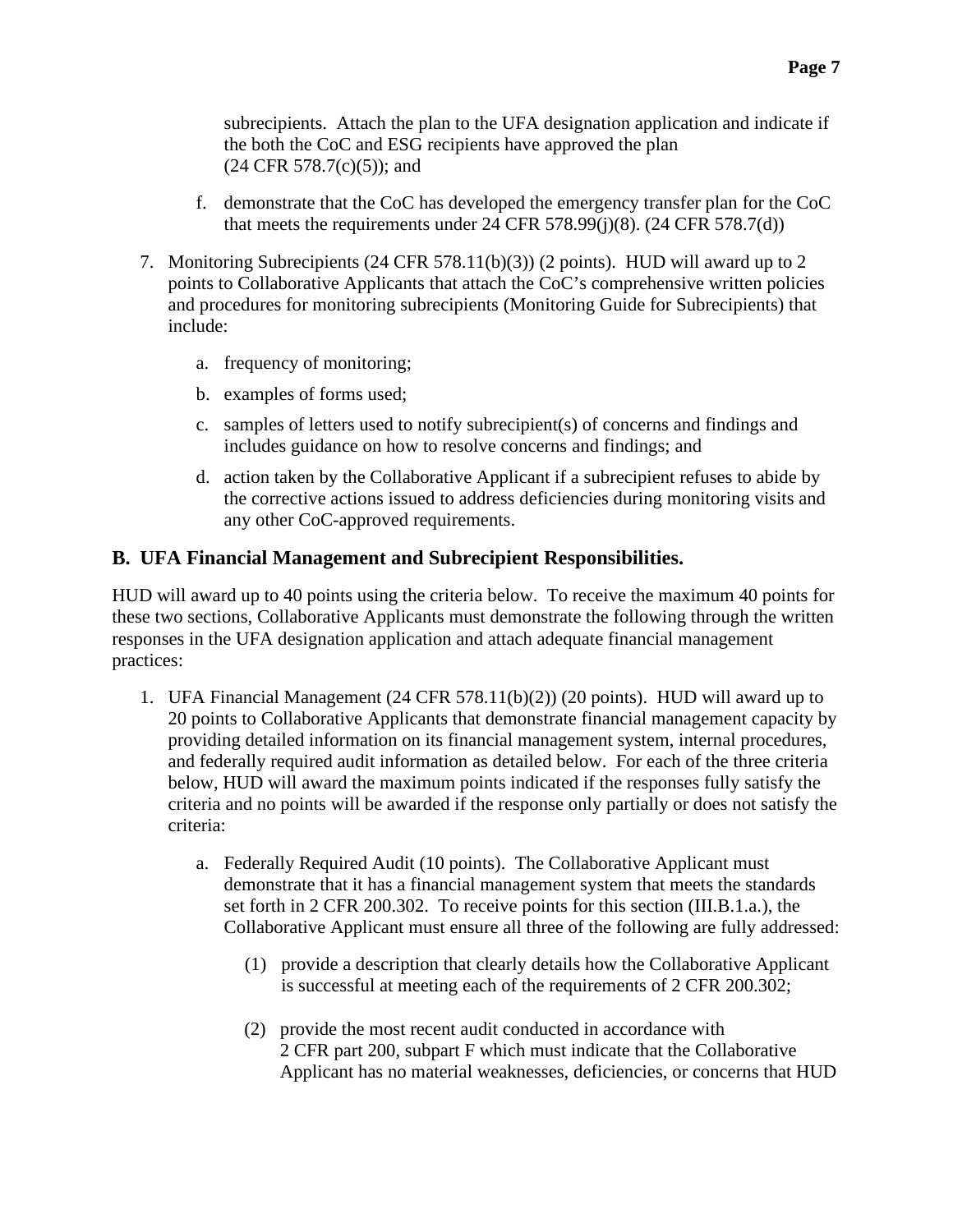considers to be relevant to the financial management of the CoC Program; and

- (3) if the federally required audit(s) identified weaknesses or deficiencies, the Collaborative Applicant must provide documentation that addresses how those weaknesses have been removed or are being addressed.
- b. The Collaborative Applicant must submit a copy of its written financial management policies and procedures that include an organizational chart that establishes lines of responsibility that clearly demonstrates accountability (e.g., the same person in the organization who submits an invoice is also not the same person who issues the check for an invoice) (5 points).
- c. Collaborative Applicants must submit written policies and procedures that detail how CoC Program funds will be distributed to subrecipients within 45 days of the subrecipient providing source documentation of eligible costs and that a process is in place to ensure CoC Program funds are drawn from LOCCS at least once per quarter. The written policies and procedures must be attached to the UFA designation application (24 CFR 578.85(c)) (5 points).
- 2. Subrecipient Responsibilities (24 CFR 578.11(b)(3)) (20 points). HUD will award 20 points to Collaborative Applicants that meet the criteria described below. For each of the four criteria below, HUD will award the points indicated if the responses fully satisfy the criteria and no points will be awarded if the response only partially or does not satisfy the criteria. Collaborative Applicants must:
	- a. affirmatively indicate they have obtained documentation evidencing approval (e.g., letter from each potential subrecipient signed by the Authorized Official) from all potential subrecipients to which CoC Program funds will be allocated, documenting that each organization will allow the Collaborative Applicant, if designated as a UFA, to become the recipient for CoC Program funds (5 points);
	- b. provide a copy of written policies and procedures currently in place to bring noncompliant subrecipients into compliance (5 points);
	- c. provide a copy of written policies and procedures to ensure "high risk" subrecipients receive appropriate oversight and monitoring (5 points); and
	- d. provide a copy of written policies and procedures to review that prohibits conflict of interest, either between the between the UFA and subrecipient or between the subrecipient and its contractor(s) (5 points).

#### <span id="page-7-0"></span>**C. Required Documents.**

The following is a list of attachments that corresponds to the UFA designation questions that must be submitted to HUD to support the Collaborative Applicant's responses to the UFA application questions.

1. The following list of attachments should satisfy 24 CFR part 578 and fully support responses to criteria outlined in Section III.A.1.-7. of this Notice: